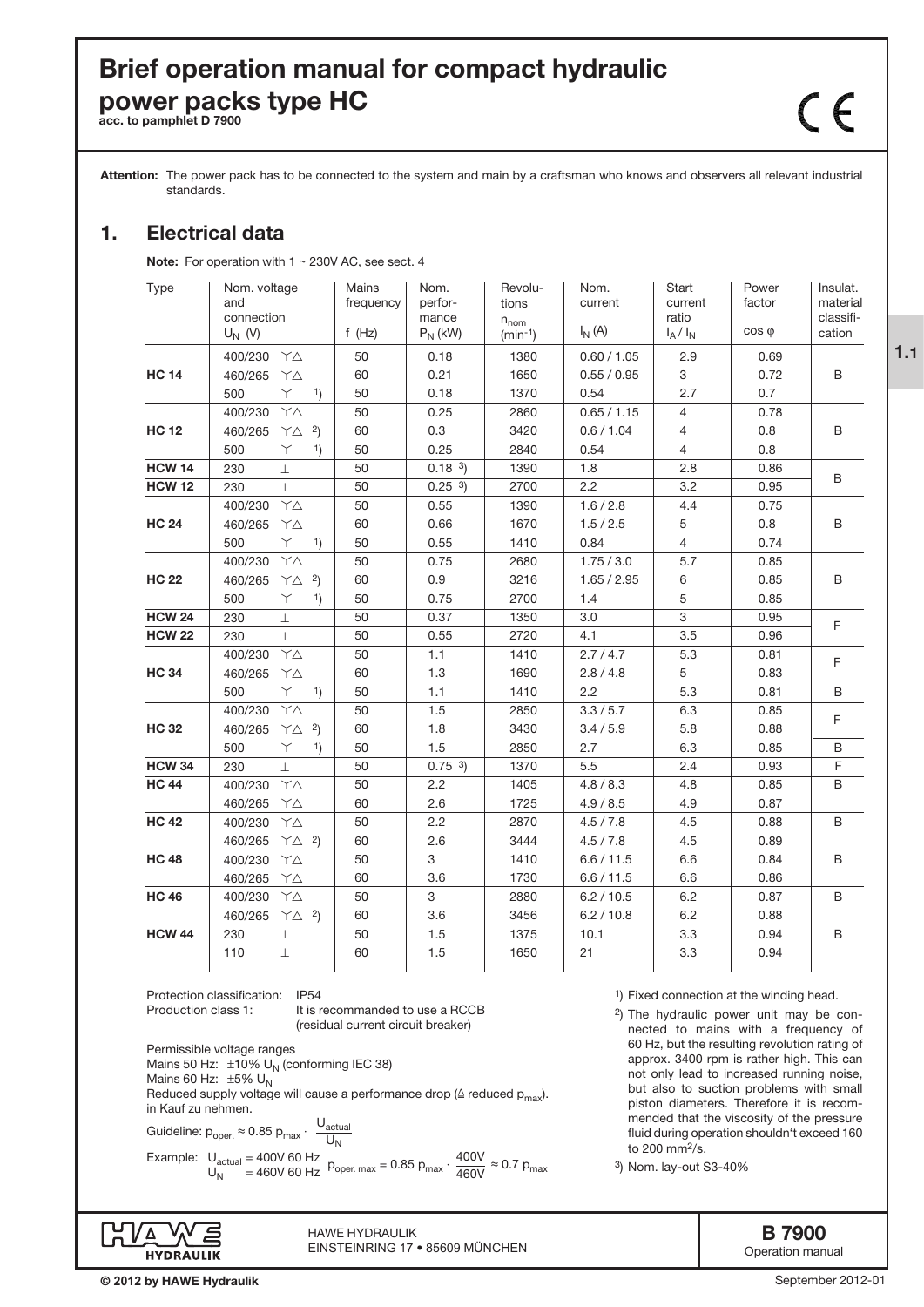## 2. Motor current (guideline)

These hydraulic power units are intended for intermittent service S3. It is therefore possible to load the motor above its nominal performance rating for short periods. This will cause the power consumption to rise on 140 to 160% of I<sub>N</sub> during max. operation pressure  $(p_{\text{oper.}} = p_{\text{max}})$ .

delivery flow Q<sub>oper.</sub><br>Guideline

Guideline

delivery flow

' Qoper.

deline delivery flow Q<sub>oper.</sub>

auideline

delivery flow Q<sub>oper</sub>

## Version for 3-phase mains type HC... Version for radial piston pump

Type | Coding <sup>2</sup>) and max. pressure bar (figures in brackets)



#### Version for 1-phase mains type HCW...



1) There is a reduced current ratio, divergently to the curve below, for types listed in the adjoining table at operating pressure ( $p_{max}$  = 700 bar). This is caused by the high motor output.

Current ratio: 
$$
\frac{I_M}{I_N}
$$
 or  $\left(\frac{I_M}{I_{ref.}}\right)$ 

| Type           | $\left(\frac{I_{\text{M}}}{I_{\text{ref}}}\right)$                                 |
|----------------|------------------------------------------------------------------------------------|
| HC 24/0,27     | approx. 0.9                                                                        |
| HC 24/0,42     | approx. 1.0                                                                        |
| HC 22/0,52     | approx. 1.1                                                                        |
| HCW 24/0,27    | approx. 0.85                                                                       |
| HC 42<br>HC.46 | with $C_B = 16 \mu F (C_B = 24 \mu F$ not necessary)<br>approx. 2.1<br>approx. 2.5 |

|                               | <b>HC 14</b>  | 0,2<br>(700)      | 0,31<br>(640) | 0,44<br>(440) | 0,61<br>(325) | 0,87<br>(250) | 1,05<br>(195)  |               |                                                               |               |
|-------------------------------|---------------|-------------------|---------------|---------------|---------------|---------------|----------------|---------------|---------------------------------------------------------------|---------------|
|                               | <b>HC 12</b>  | 0,4<br>(600)      | 0,65<br>(380) | 0,94<br>(265) | 1,28<br>(200) | 1,71<br>(150) | 2,14<br>(120)  |               |                                                               |               |
|                               | <b>HC 24</b>  | 0,27<br>(700)     | 0,42<br>(700) | 0,64<br>(700) | 0,81<br>(600) | 1,1<br>(460)  | 1,35<br>(370)  |               |                                                               |               |
| delivery flow Q <sub>pu</sub> |               | 0,46<br>(700)     | 0,7<br>(700)  | 1,08<br>(495) | 1,39<br>(360) | 1,77<br>(275) | 2,27<br>(220)  |               |                                                               |               |
|                               | <b>HC 22</b>  | 0,52<br>(700)     | 0,82<br>(700) | 1,17<br>(540) | 1,58<br>(400) | 2,06<br>(300) | 2,61<br>(240)  |               |                                                               |               |
|                               |               | 0,89<br>(700)     | 1,36<br>(470) | 2,09<br>(325) | 2,68<br>(240) | 3,41<br>(180) | 4,41<br>(145)  |               |                                                               |               |
|                               | <b>HC 34</b>  | $_{0,9}$<br>(700) | 1,25<br>(700) | 1,5<br>(610)  | 2,5<br>(390)  | 3,6<br>(270)  | 4,3<br>(230)   | 5,1<br>(200)  | 5,6<br>(170)                                                  | 6,5<br>(150)  |
|                               | <b>HC 32</b>  | 1,75<br>(700)     | 2,44<br>(510) | 3,0<br>(400)  | 4,9<br>(250)  | 7,1<br>(175)  | 8,5<br>(150)   | 10,2<br>(130) | 11,1<br>(110)                                                 | 12,9<br>(95)  |
|                               | <b>HC 44</b>  | 0,9<br>(700)      | 1,25<br>(700) | 1,5<br>(700)  | 2,5<br>(670)  | 3,6<br>(460)  | 4,3<br>(400)   | 5,1<br>(340)  | 5,6<br>(300)                                                  | 6,5<br>(260)  |
|                               |               | 1,8<br>(700)      | 2,45<br>(680) | 3,2<br>(520)  | 5,0<br>(330)  | 7,2<br>(230)  | 8,6<br>(200)   | 9,9<br>(170)  | 11,5<br>(150)<br>11,1<br>(210)<br>23,1<br>---<br>5,6<br>(315) | 13,1<br>(130) |
|                               | <b>HC 42</b>  | 1,75<br>(700)     | 2,44<br>(700) | 3,0<br>(700)  | 4,9<br>(460)  | 7,1<br>(320)  | 8,5<br>(270)   | 10,2<br>(240) |                                                               | 12,9<br>(180) |
|                               |               | 3,5<br>(650)      | 4,85<br>(470) | 6,55<br>(360) | 10,3<br>(230) | 14,8<br>(160) | 17,25<br>(135) | 20,1<br>(120) |                                                               | 26<br>---     |
|                               | <b>HC 48</b>  | 0,9<br>(700)      | 1,25<br>(700) | 1,5<br>(700)  | 2,5<br>(700)  | 3,6<br>(490)  | 4,3<br>(420)   | 5,1<br>(360)  |                                                               | 6,5<br>(275)  |
| delivery flow Q <sub>pu</sub> |               | 1,8<br>(700)      | 2,45<br>(700) | 3,2<br>(700)  | 5,0<br>(500)  | 7,2<br>(350)  | 8,6<br>(300)   | 9,9<br>(250)  | 11,5<br>(220)                                                 | 13,1<br>(200) |
|                               | HC 46         | 1,75<br>(700)     | 2,44<br>(700) | 3,0<br>(700)  | 4,9<br>(700)  | 7,1<br>(490)  | 8,5<br>(420)   | 10,2<br>(360) | 11,1<br>(315)                                                 | 12,9<br>(275) |
|                               |               | 3,5<br>(700)      | 4,85<br>(700) | 6,55<br>(590) | 10,3<br>(380) | 14,8<br>(260) | 17,25<br>(220) | 20,1<br>(190) | 23,1<br>---                                                   | 26<br>---     |
|                               | <b>HCW 14</b> | 0,2<br>(700)      | 0,31<br>(540) | 0,44<br>(380) | 0,61<br>(280) | 0,87<br>(210) | 1,5<br>(170)   |               |                                                               |               |
|                               | <b>HCW 12</b> | 0,4<br>(660)      | 0,65<br>(420) | 0,94<br>(300) | 1,28<br>(215) | 1,71<br>(165) | 2,14<br>(130)  |               |                                                               |               |
|                               | <b>HCW 24</b> | 0,27<br>(700)     | 0,42<br>(700) | 0,64<br>(600) | 0,81<br>(440) | 1,1<br>(340)  | 1,35<br>(270)  |               |                                                               |               |
|                               |               | 0,46<br>(700)     | 0,7<br>(520)  | 1,08<br>(360) | 1,39<br>(265) | 1,77<br>(200) | 2,27<br>(160)  |               |                                                               |               |
|                               | <b>HCW 22</b> | 0,52<br>(700)     | 0,82<br>(530) | 1,17<br>(370) | 1,58<br>(270) | 2,06<br>(210) | 2,61<br>(160)  |               |                                                               |               |
|                               |               | 0,89<br>(500)     | 1,36<br>(315) | 2,09<br>(220) | 2,68<br>(160) | 3,41<br>(120) | 4,41<br>(95)   |               |                                                               |               |
|                               | <b>HCW 34</b> | 0,9<br>(700)      | 1,25<br>(520) | 1,5<br>(400)  | 2,5<br>(250)  | 3,6<br>(180)  | 4,3<br>(150)   | 5,1<br>(130)  | 5,6<br>(115)                                                  | 6,5<br>(100)  |
|                               | <b>HCW 44</b> | 0,9<br>(700)      | 1,25<br>(700) | 1,5<br>(700)  | 2,5<br>(460)  | 3,6<br>(320)  | 4,3<br>(270)   | 5,1<br>(230)  | 5,6<br>(200)                                                  | 6,5<br>(180)  |
|                               |               | 1,8<br>(630)      | 2,45<br>(460) | 3,2<br>(350)  | 5,0<br>(220)  | 7,2<br>(150)  | 8,6<br>(130)   | 9,9<br>(110)  | 11,5<br>(100)                                                 | 13,1<br>(80)  |

2) The coding corresponds roughly to the pump delivery with a mains frequency of 50 Hz, but it will be 20% higher with mains 60 Hz.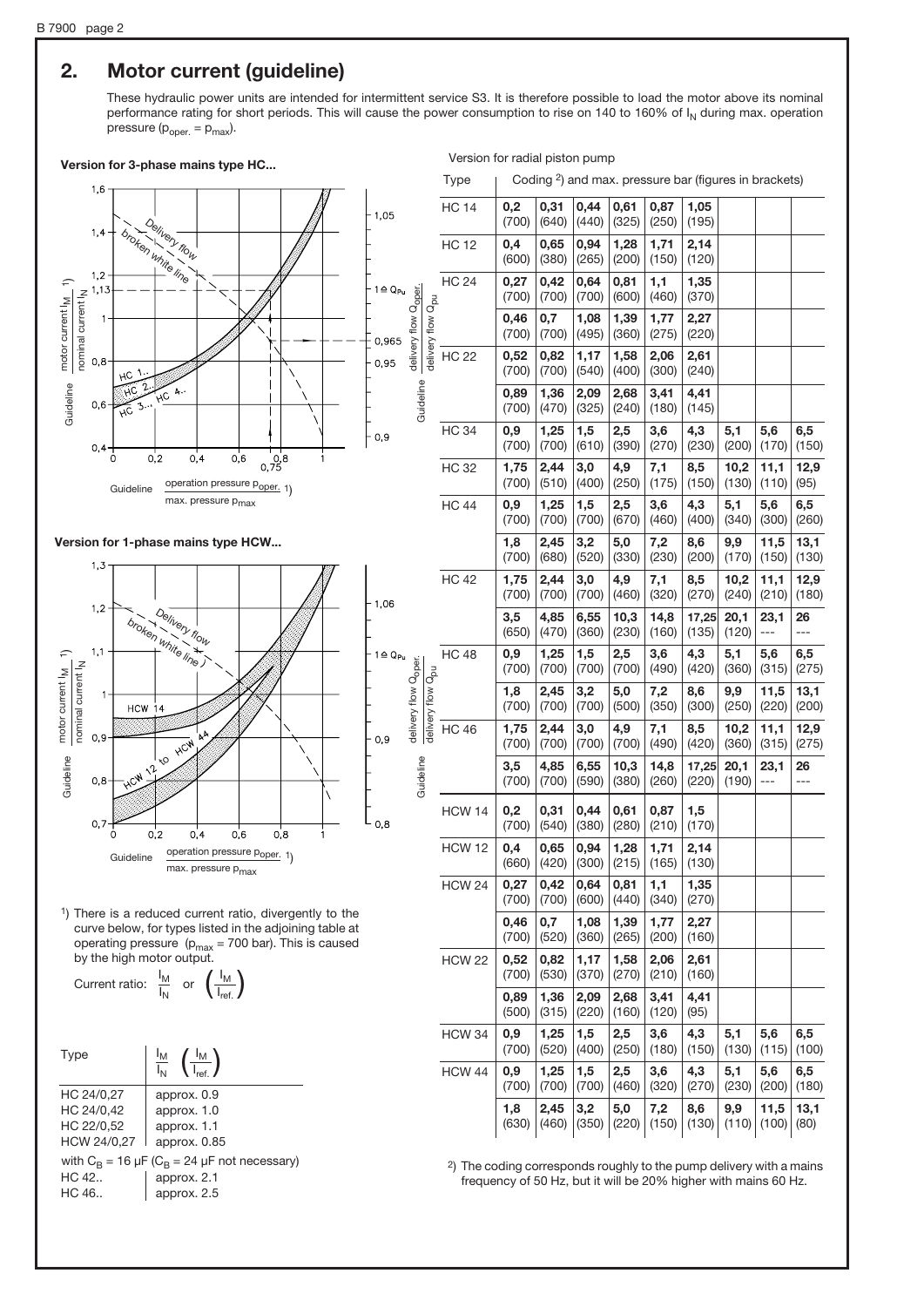| B 7900 | page 3 |  |
|--------|--------|--|
|        |        |  |

| Version for gear pump |                                                          |                  |                  |                |                  |                |  |  |
|-----------------------|----------------------------------------------------------|------------------|------------------|----------------|------------------|----------------|--|--|
| <b>Type</b>           | Coding 1) and max. pressure bar<br>(figures in brackets) |                  |                  |                |                  |                |  |  |
| <b>HC 24</b>          | Z 0,5<br>(150)                                           | $Z$ 1,0<br>(150) | Z 1,8<br>(150)   |                |                  |                |  |  |
| <b>HC 22</b>          | Z 0,5<br>(150)                                           | $Z$ 1.0<br>(150) | $Z$ 1.8<br>(150) |                |                  |                |  |  |
| <b>HC 34</b>          | Z 2,0<br>(170)                                           | Z 2,7<br>(170)   | Z 3,5<br>(170)   | Z 4,5<br>(170) | $Z$ 5,2<br>(170) | Z 6,9<br>(140) |  |  |
| <b>HC32</b>           | Z 2,0<br>(170)                                           | $Z$ 2,7<br>(170) | Z 3,5<br>(170)   | Z 4.5<br>(140) | $Z$ 5.2<br>(115) | Z 6,9<br>(85)  |  |  |
| <b>HC 44</b>          | Z 5,2<br>(170)                                           | Z 6,9<br>(170)   | Z 8,8<br>(170)   | Z 9,8<br>(160) | Z 11,3<br>(140)  |                |  |  |
| <b>HC 42</b>          | Z 5,2<br>(170)                                           | Z 6.9<br>(160)   | Z 8.8<br>(120)   | Z 9.8<br>(100) | Z 11.3<br>(80)   |                |  |  |
| <b>HC 48</b>          | $Z$ 5,2<br>(180)                                         | Z 6.9<br>(180)   | Z 8.8<br>(180)   | Z 9.8<br>(160) | Z 11.3<br>(160)  |                |  |  |
| <b>HC 46</b>          | Z 5,2<br>(180)                                           | Z 6.9<br>(180)   | Z 8.8<br>(180)   | Z 9.8<br>(150) | Z 11,3<br>(120)  |                |  |  |
| <b>HCW 24</b>         | Z 0,5<br>(150)                                           | Z 1,0<br>(150)   | Z 1,8<br>(150)   |                |                  |                |  |  |
| <b>HCW 22</b>         | Z 0,5<br>(150)                                           | Z 1,0<br>(150)   | Z 1,8<br>(110)   |                |                  |                |  |  |
| <b>HCW 34</b>         | Z 2,0<br>(170)                                           | Z 2,7<br>(170)   | Z 3,5<br>(170)   | Z 4,5<br>(135) | $Z$ 5.2<br>(115) | Z 6,9<br>(85)  |  |  |
| <b>HCW 44</b>         | Z 5,2<br>(170)                                           | Z 6,9<br>(170)   | Z 8,8<br>(130)   | Z 9,8<br>(120) | Z 11,3<br>(100)  |                |  |  |

1) The coding corresponds roughly to the pump delivery with a mains frequency of 50 Hz, but it will be 20% higher with mains 60 Hz.

#### Reference current I<sub>ref.</sub>

The reference current I<sub>ref.</sub> will differ to the nom. current I<sub>N</sub> (see section 1) depending on the capacity of the connected capacitor C<sub>B</sub>.

| <b>Type</b>   | ١ <sub>N</sub> | $C_{\mathsf{B}}$ | $I_{ref.}$ |
|---------------|----------------|------------------|------------|
| <b>HCW 14</b> | 1.8            | (6)<br>8<br>12   | 2.1<br>2.5 |
| <b>HCW 12</b> | 2.2            | (6)<br>12<br>16  | 2.2<br>2.6 |
| <b>HCW 24</b> | 3.0            | (12)<br>16<br>24 | 3.3<br>4.6 |

| Type          | ΙN  | $C_{B}$ | <sup>I</sup> ref. | Type          | Ι <sub>Ν</sub> | $C_{B}$ | I <sub>ref.</sub> |
|---------------|-----|---------|-------------------|---------------|----------------|---------|-------------------|
| <b>HCW 14</b> | 1.8 | (6)     |                   | <b>HCW 22</b> | 4.1            | (12)    |                   |
|               |     | 8       | 2.1               |               |                | 16      | 4.4               |
|               |     | 12      | 2.5               | <b>HCW 34</b> | 5.5            | (25)    |                   |
| <b>HCW 12</b> | 2.2 | (6)     |                   |               |                | 40      | 6                 |
|               |     | 12      | 2.2               | <b>HCW 44</b> | 10.1           | 60      | 10.1              |
|               |     | 16      | 26                |               |                |         |                   |

The voltage applied to the capacitor will be in the following range:

| Type                                                                              | $p_{\text{oper}}/p_{\text{max}} = 0$<br>(no load)                | $p_{\text{oper}}/p_{\text{max}} = 1$<br>(max. load)                     |
|-----------------------------------------------------------------------------------|------------------------------------------------------------------|-------------------------------------------------------------------------|
| <b>HCW 14</b><br><b>HCW 24</b><br><b>HCW 12</b><br><b>HCW 22</b><br><b>HCW 34</b> | 480  490V<br>480  490V<br>$390 - 400V$<br>440  450V<br>425  430V | $410 - 420V$<br>$410 - 420V$<br>$330 - 340V$<br>$370 - 380V$<br>360370V |
| <b>HCW 44</b>                                                                     | 430  440V                                                        | 360  370V                                                               |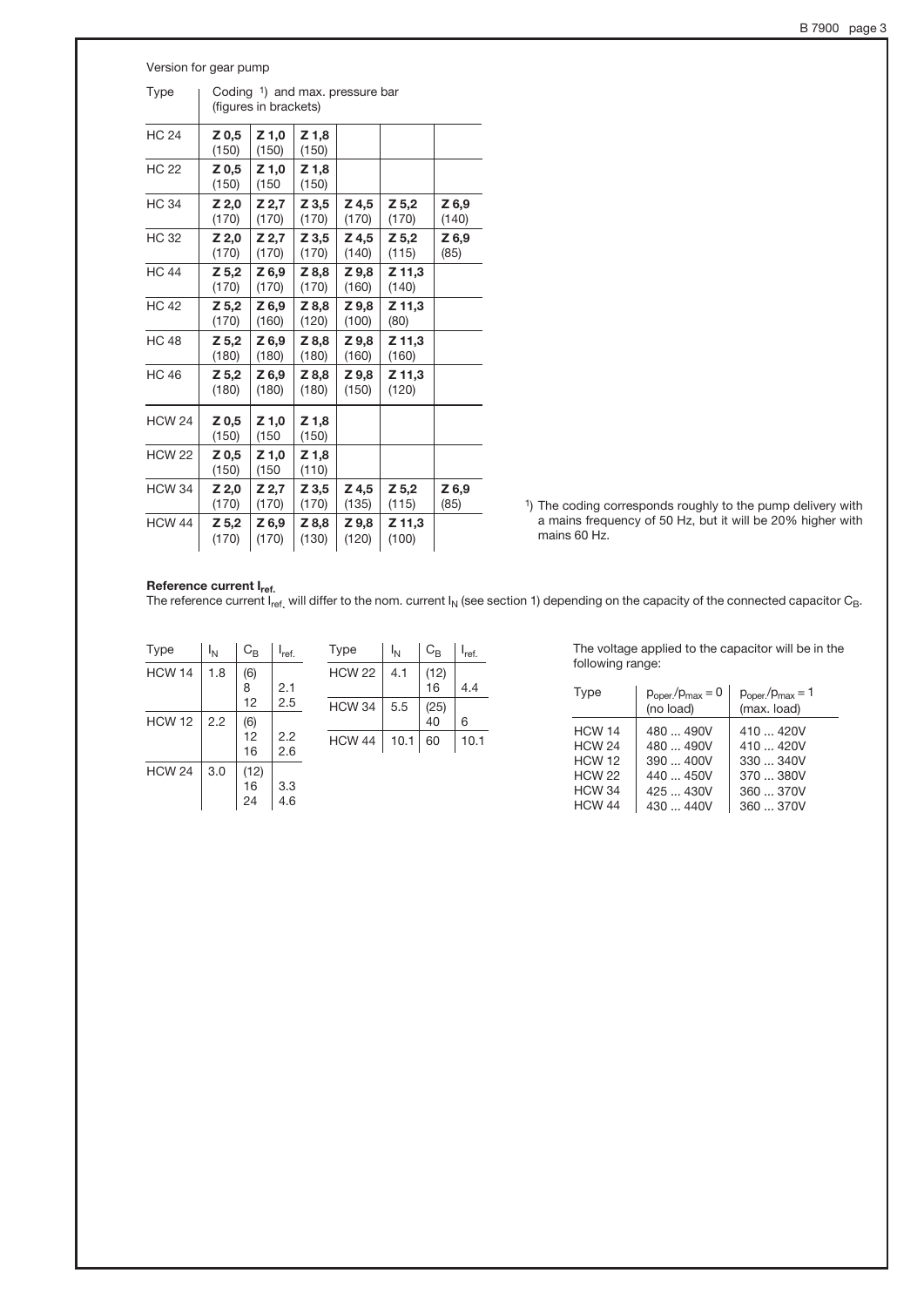# 3. Electrical connection

## 3.1 Circuitry

#### Type HC(W) 1, 2, 3



Internal circuitry by **HAWE** 

Internal circuitry by HAWE



1) The customer has to supply and mount an appropriate operation capacitor at a suitable location. It has to be connected to terminals U2 and Z1, see illustration of the connection pattern. System must be depressurized during start !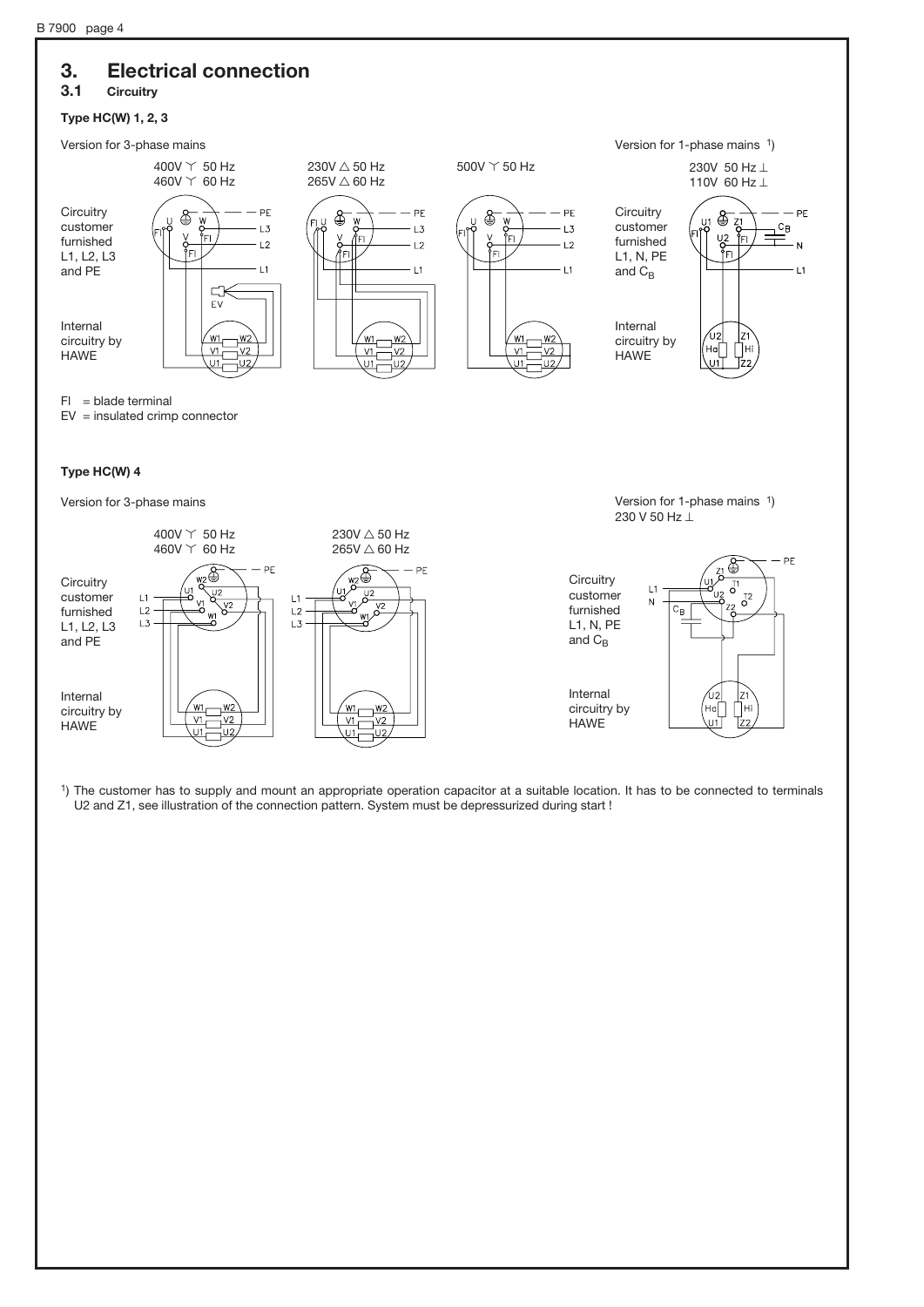

# The terminals U1, U2, Z1 and PE are accessible as described

under  $\theta$  to  $\theta$  above for the 3-phase mains version. The motor is internally connected by HAWE, like described in sect. 3.1. An alternation is neither required nor possible.

Only with type HCW 4: Terminals T1 and T2 are for the winding protection switch (temperature switch).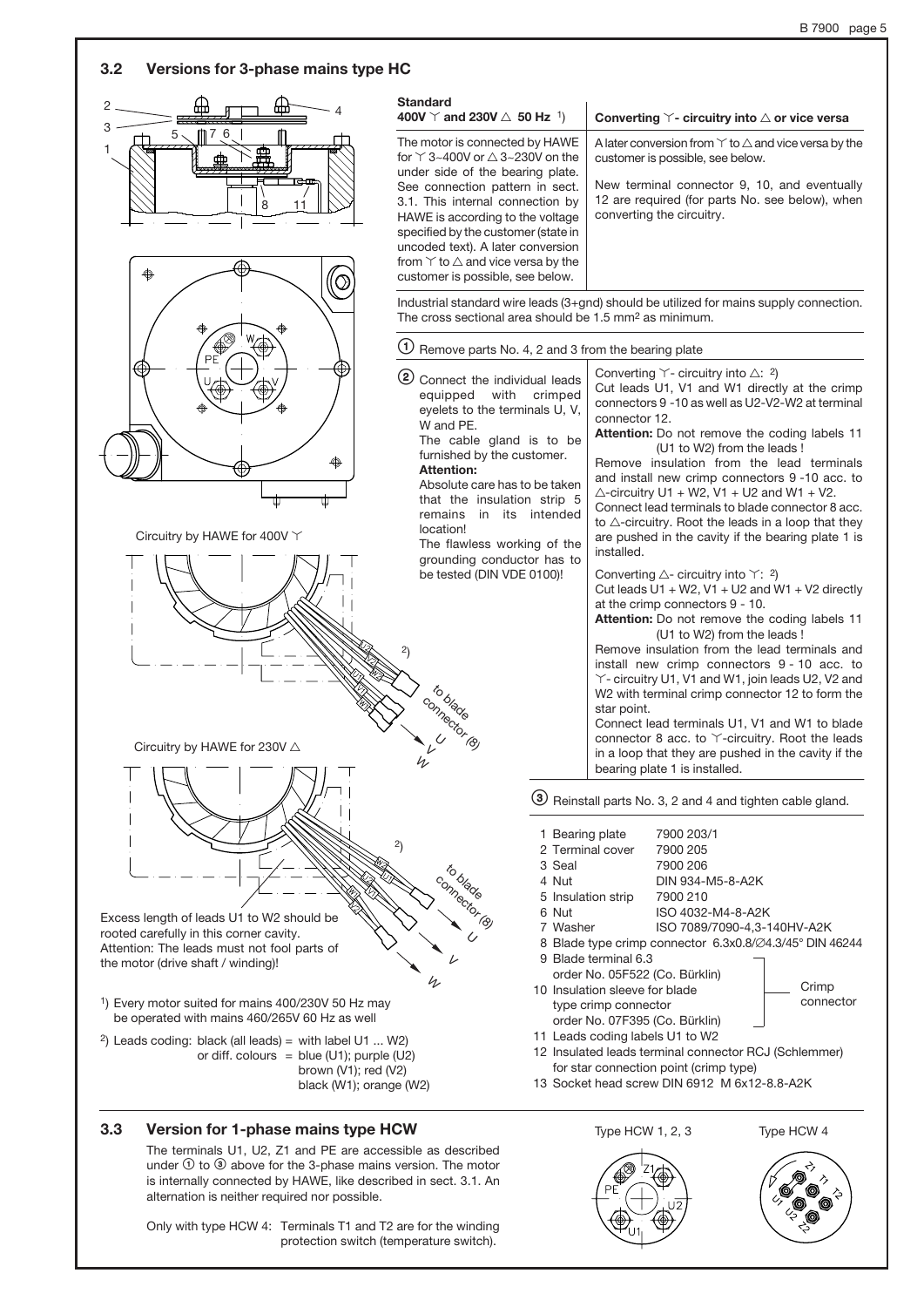# 4. Operation with 1-phase mains 230 V AC

The compact hydraulic power packs type HC for 3-phase mains 400/230V AC may be connected to 1-phase mains 230V AC when a so-called "Steinmetz Circuitry" is employed.

The performance will be approx. 30 ... 40% lower when compared with type HCW and the operation capacitor must be bigger (e.g. HC 24 approx. 30 ... 40 µF, HC 34 approx. 60 ... 80 µF).

Pumps type HC equipped with this special, external circuitry are not suited to replace type HCW, but may be employed if no 3-phase mains is available and type HC must be connected to 1-phase mains as an exception to the rule. This is only possible if the pump features a  $\triangle$ -circuitry for 230V, otherwise the  $\check{\ }$ -circuitry for 400V must be converted (see sect. 3.2).

Attention: The pump will not start against pressure! Therefore the connected directional valves must provide a possibility to start the pump against a depressurized system e.g. by means of an idle circulation valve.



## 5. Motor protection against overheating

The load related current consumption differs in most operation conditions from the nom. current  $I_N$  and is usually higher. Therefore the set current  $I_{\text{set}}$  should not be adjusted to  $I_N$ , when utilizing an protective motor switch, but to  $I_M$  which corresponds to the setting of the pressure limiting valve ( $I_{\text{set}} \approx 0.7 I_M$ ). This will cover situations where the motor is stalled as well as if there is no disabling signal emitted at the end of an operation cycle (during S2 or S3-operation).

Attention: The protective motor switch doesn't offer any absolute protection against overheating, especially, if the immediate ambient temperature is higher than approx. 40°C. Therefore the running and stand-still periods should be monitored at least by an idiot light to make it recognizable for the operator. It is recommended to employ an electrical supervision circuit, if a system is not permanently checked by an operator, which emits a signal and will automatically cut-off the system either immediately or after an sufficient period in case of a malfunction (motor is energized even during an intended stand-still period).

The guideline figures for the adjusted current I<sub>set</sub> do only apply if the winding is completely fluid immersed. This is the case only if no more than  $0.05$  | (HC 1..),  $0.25$  | (HC 2..), 1 | (HC 3..), and 2 | (HC 4..) are removed from the pump. Otherwise, if more fluid is removed per operation cycles, with the winding being no longer fluid immersed, the response time for the protective switch will be too long due to a lack of fluid cooling. Therefore an supervision circuit (see above) is highly recommended if more fluid is removed.

## 6. Run-down

A certain pressure rise will occur due to pump motor run-down, if the pump is directly connected to a hydraulic cylinder via a pipe, such as e.g. in the typical connection pattern for clamping equipment (connection block B...) and if the power unit is switched off by a pressure switch as soon as a pre-selected pressure is achieved. The extend of this additional pressure rise depends on the pre-selected pressure, the volume of the connected consumers and the pump delivery rate. If such pressure rises are undesired, it will be necessary to reset the pressure limiting valve to match the shut-off point of the pressure switch. The result will be that all excess delivery of the pump during run-down will be conducted to the tank via the pressure limiting valve. Procedure for matching is as follows:

 $\bigcirc$  Fully open the pressure limiting valve.

 $\Omega$  Adjusting the pressure switch on highest value (turning the adjustment screw clockwise up to the stop).

=Start the pump (pressure gauge and all consumers connected) and turn up the pressure limiting valve until the pressure gauge shows the desired final operation pressure.

 $\overline{4}$  Turn back the pressure switch until the pump is switched off at the preset pressure (see  $\circledcirc$ ).

?Lock pressure switch and pressure limiting valve in position.

The effect of excessive run-down pressure may also be minimized by utilizing an accumulator or providing additional volume in the consumer line. If the pump is running under full load, i.e. the preset pressure is close to the maximum permissible pressure as listed in D 7900, then effectively no run-down will occur, as the pump will stop almost immediately after shut-off.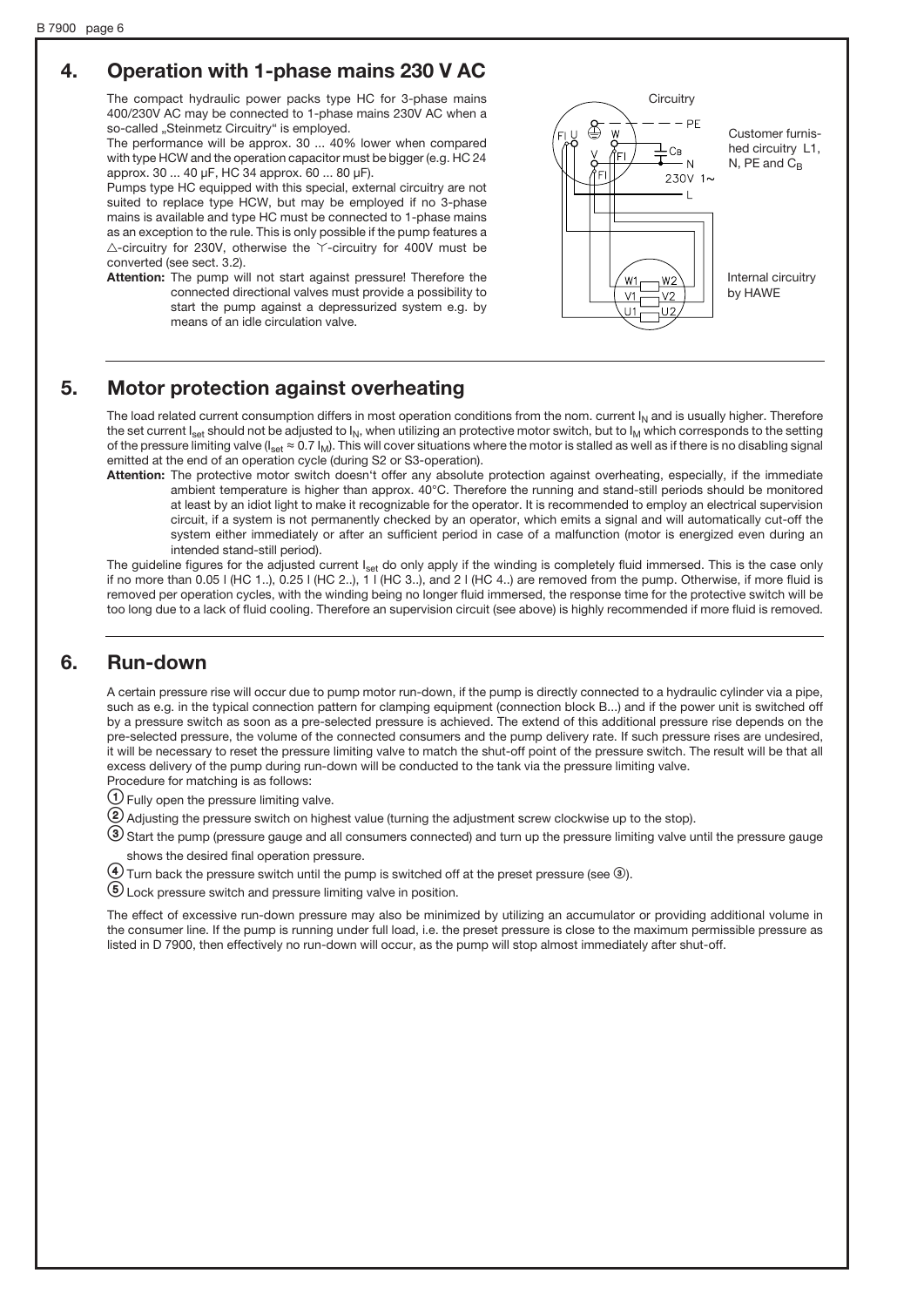#### 7. Notes for general lay-out and initial operation 7.1 Filling up with fluid Fill in fluid up to the run-out of the thread (HC(W)1) or that the fluid level is between the two notches of the dipstick. Hydraulic fluid Breather with dipstick 1 Breather dipstick Hydraulic fluid Version for erect installation type HC, HCW Version for lying installation type HC..L, HCW..L Reinstall the breather after filling ! 1) Breather without dipstick with type HC(W)1

#### Filling volume in liter

| Version | $\tau_\mathsf{ype}$                            | Filling<br>volume        | Max. consumable<br>volume | Version | Type                                                 | Filling<br>volume    | Max. consumable<br>volume |
|---------|------------------------------------------------|--------------------------|---------------------------|---------|------------------------------------------------------|----------------------|---------------------------|
| Erect   | $HC(W)$ 1<br>$HC(W)$ 2<br>$HC(W)$ 3<br>HC(W) 4 | 1.16<br>2.5<br>5.0<br>12 | 0.5<br>1.5<br>3.5<br>8    | Lying   | $HC(W)$ 1L<br>$HC(W)$ 2L<br>$HC(W)$ 3L<br>$HC(W)$ 4L | 0.95<br>2.31<br>4.95 | 0.5<br>1.1<br>3.8<br>7.8  |

Hydraulic oil conforming DIN 51514 part 1 to 2;

ISO VG 10 to 68 conform. DIN 51519 or synthetic ester (HEES) conform. VDMA 24568 and 24569.

Only proprietary fluids should be used, pamphlet D 5488 lists approved fluids.

Viscosity for opt. service: approx. 10 ... 500 mm2/s during start min. approx. 4; max. approx. 1500 mm2/s

Hydraulic oil ISO VG 22, 32 and 46 cover the widest temperature range within the operation viscosity range.

Attention: The hydraulic power packs type HC are not suited for use with fire inhibiting fluids type HFA(B), HFC, HFD.. conforming VDMA 24317 and biologically degradable pressure fluids based on polyglycole (HEPG). Electrically hazardous: Any fluid types containing water must not be used (danger of short circuit). Any fluids based on seed oil are not suited as the permanent contact with the hot motor winding (fluid immersed motor) would cause rapid aging of them.

#### 7.2 Direction of rotation

Radial piston pump arbitrary

Gear pump, dual circuit pump counter clockwise

(The rotation direction can be only detected by checking the delivery flow. The connection of two of the three mains wires have to be interchanged at the terminal strip, when there is no delivery with 3-phase pumps)

#### 7.3 Initial operation and bleeding

The pump cylinders will be bled automatically if the pump runs or is switched on/off several times and the directional valves are switched into idle circulation. Another way is to install a pipe fitting with a short piece of pipe and prolonged by a translucent tube. The other end of the tube should be put into the filler neck, held firmly and sealed with a non-fluffing cloth. Now switch on the pump and let it run until no more bubbles are visible.

Next after the pump cylinders are bled any air dragged into the system should be removed by opening the bleeder screws at the consumers (if provided) until no more bubbles are detected or by operating all functions of the circuitry without load until all cylinders, motors, etc. move steadily and without any hesitation.

#### 7.4 Servicing

The hydraulic power packs type MP and directly mounted valves are almost maintenance free. Only the fluid level and the insulation resistance of the motor winding should be checked regularly depending on operation conditions. The fluid should be exchanged every year as a general rule, but more frequently if tests show aging or contamination.

#### 7.5 Spare parts

Repairs (replacing service items) are possible by competent craftsmen. The motor can't be repaired or replaced by the customer. Therefore if the motor is defect, the complete pump should be returned to our facilities for an overhaul. There are spare parts lists available (E 7900..), pls. state your pump type acc. to the type plate.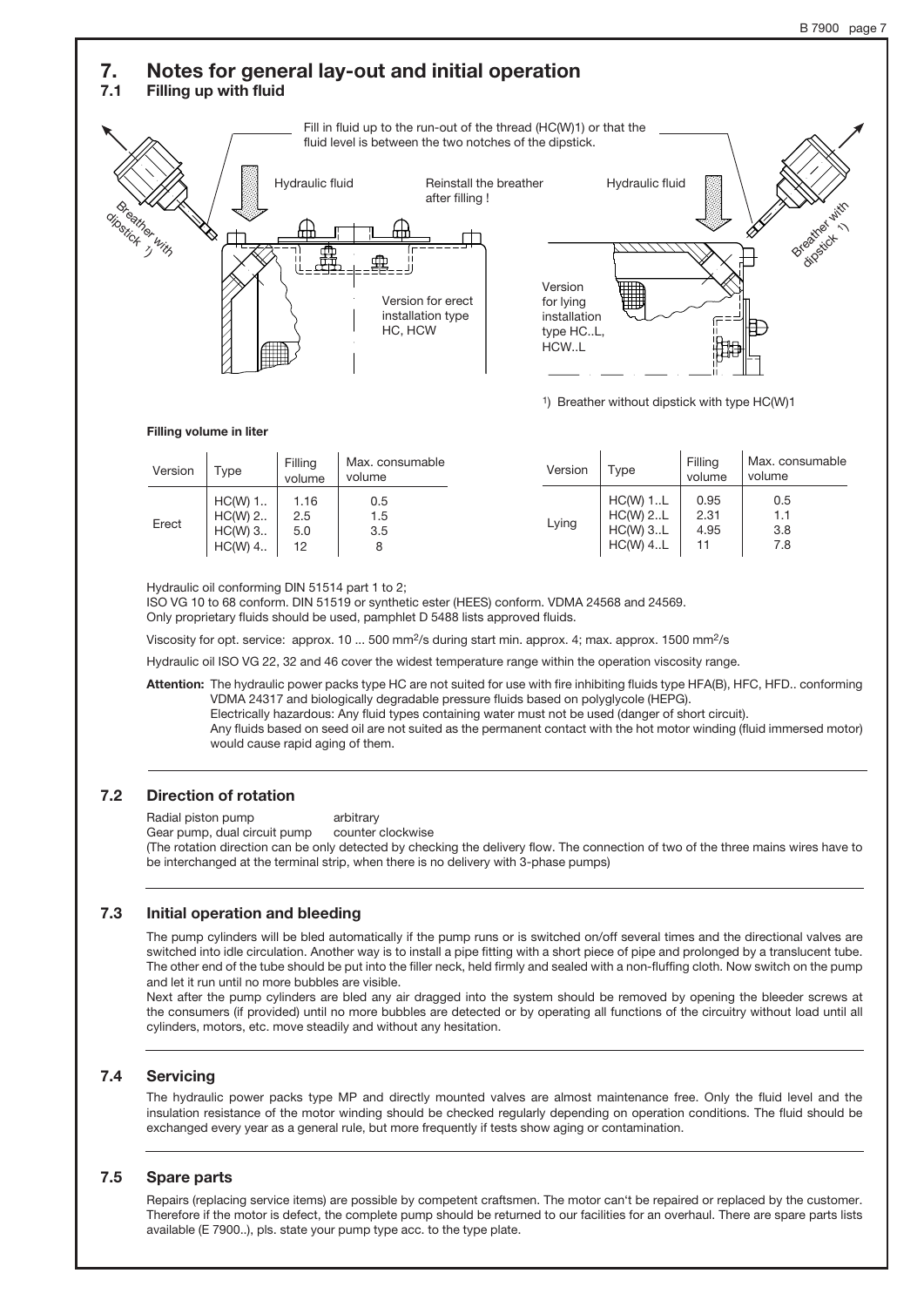### 8. Additional information

- 8.1 Declaration of incorporation according to Machinery Directive 2006/42/EC (see page 9)
- 8.2 Declaration of conformity according to Low-Voltage Directive 2006/95/EC (see page 10)<br>8.3 UL-compliant stators

### UL-compliant stators

The following stator types are UL-compliant. UL reference: E 68554 - HC 2.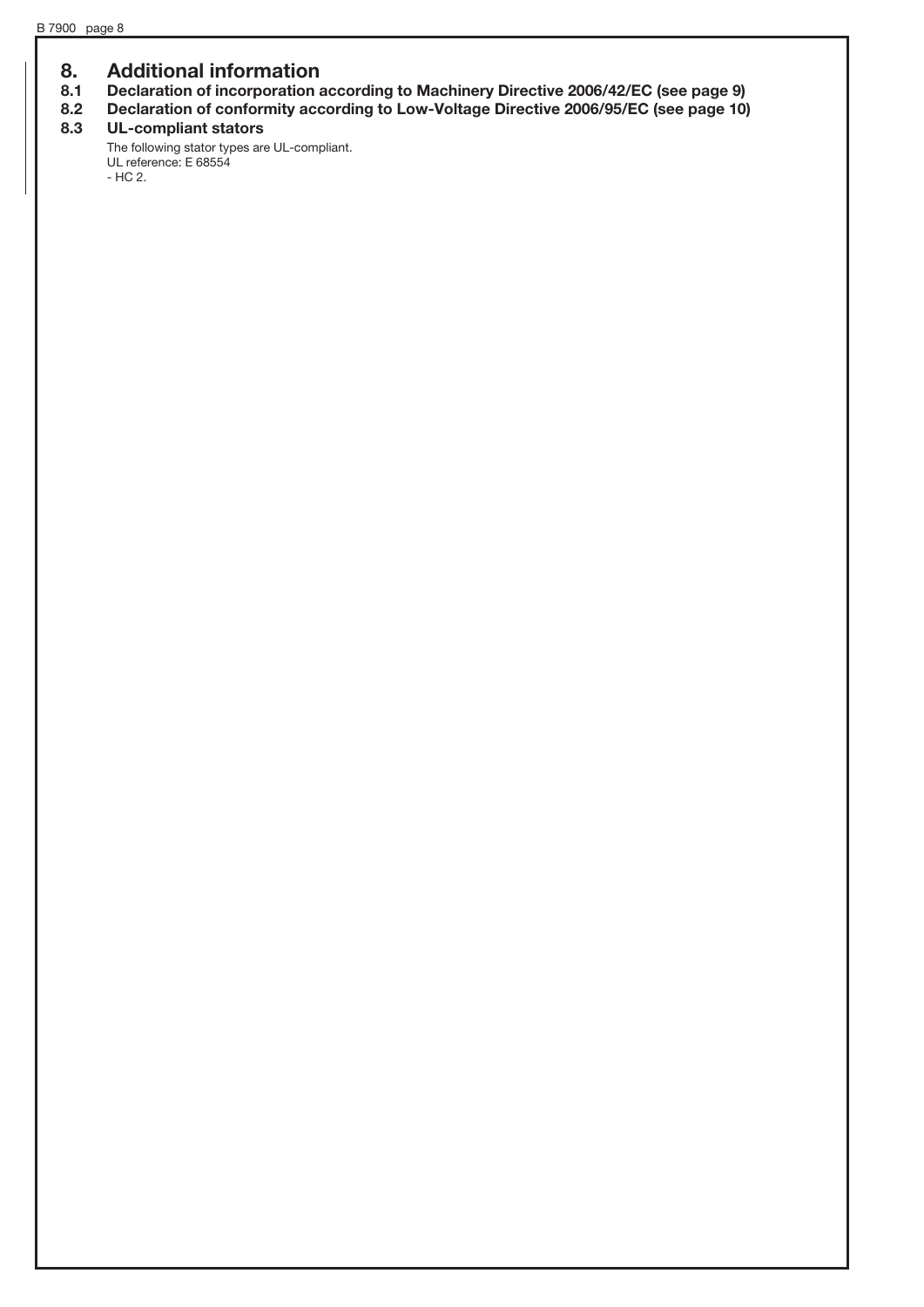#### HAWE Hydraulik SE



HAWE Hydraulik SE Postfach 80 08 04, D-81608 Munich, Germany

Munich, 01/07/2013

## Declaration of Incorporation within the meaning of the Machinery Directive 2006/42/ EC, appendix II, No.1 B

#### Compact hydraulic power pack type HC and HCW acc. to our pamphlet D 7900 (latest release)

is an incomplete machine (acc. to article 2g), which is exclusively intended for installation or assembly of another machinery or equipment.

The specific technical documents, necessary acc. to appendix VII B, were prepared and are transmittedin electronic form to the responsible national authority on request. Risk assesment and analysis are implemented according to appendix I of the Machinery Directive.. The dept. MARKETING is authorized to compile the specific technical documents necessary acc. to appendix VII B

HAWE Hydraulik SE Dept. MARKETING Einsteinring 17 D-85609 Aschheim bei München

The following basic safety and health protection requests acc. to appendix 1 of below guideline do apply and are complied with:

DIN EN ISO 4413:2010 "Hydraulic fluid power – General rules and safety requirements for systems and their components"

We assume that the delivered equipment is intended for the installation into a machine. Putting in operation is forbidden until it has been verified that the machine, where our products shall be installed, is complying with the Machinery Directive 2006/42/ EC.

This Declaration of Incorporation is void, when our product has been modified without our written approval.

HAWE Hydraulik SE

9998 5909 00

8 5909 9998

i.A. Dipl.-Ing. A. Nocker (Produktmanagement)

Europäische Aktiengesellschaft (SE) • Sitz der Gesellschaft: München • USt ID Nr: DE180016108 • Registergericht München HRB 174760 Zertifiziert nach Vorstand: Karl Haeusgen, Martin Heusser, Wolfgang Sochor, Markus Unterstein • Vorsitzender des Aufsichtsrats: Joachim Gommlich DIN EN ISO 9001 Hypo-Vereinsbank München, 1780008454 (BLZ 700 202 70), IBAN DE53 7002 0270 1780 0084 54, BIC HYVEDEMMXXX DIN EN ISO 14001 Commerzbank München, 150623700 (BLZ 700 400 41), IBAN DE56 7004 0041 0150 6237 00, BIC COBADEFFXXX Baden-Württembergische Bank, 2368049 (BLZ 600 501 01), IBAN DE90 6005 0101 0002 3680 49, BIC SOLADEST Bayerische Landesbank, 203693428 (BLZ 700 500 00), IBAN DE86 7005 0000 0203 6934 28, BIC BYLADEMMXXX